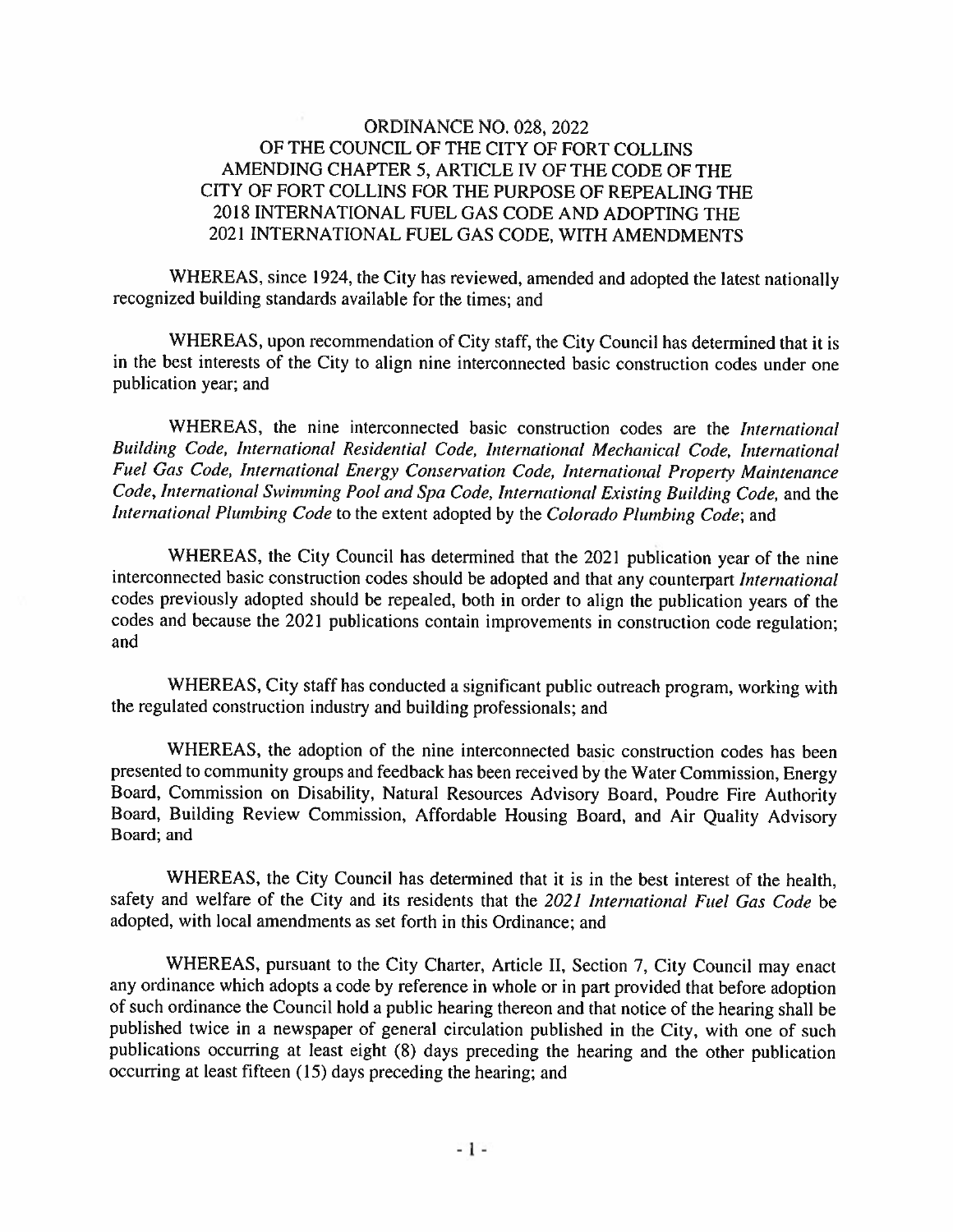WHEREAS, in compliance with City Charter, Article II, Section 7, the City Clerk published in the Fort Collins Coloradoan such notice of hearing concerning adoption of the 2021 International Codes on January 30, 2022, and February 6, 2022; and

WHEREAS, attached as Exhibit "A" and incorporated herein by reference is the Notice of Public Hearing dated January 24, 2022, that was so published and which the Council hereby finds meets the requirements of Article II, Section 7 of the City Charter.

NOW, THEREFORE, BE IT ORDAINED BY THE COUNCIL OF THE CITY OF FORT **COLLINS** as follows:

Section 1. That the City Council hereby makes and adopts the determinations and findings contained in the recitals set forth above.

Section 2. The City Council hereby repeals the 2018 International Fuel Gas Code ("IFGC") and hereby adopts the 2021 International Fuel Gas Code as amended by this Ordinance.

Section 3. That Section 5-111 of the Code of the City of Fort Collins is hereby amended as follows:

# Sec. 5-111. - Adoption of standards for fuel gas piping, equipment and accessories.

Pursuant to the power and authority conferred on the City Council by C.R.S. §31-16-202 and Article II, Section 7 of the Charter, has adopted the 2021 International Fuel Gas Code. published by the International Code Council, which shall have the same force and effect as though set forth in full herein except as amended pursuant to §5-112 of the City Code. The subject matter of the 2021 International Fuel Gas Code adopted herein includes comprehensive regulations governing the design, installation, maintenance, alteration and inspection of fuel gas piping systems, fuel gas utilization equipment and related accessories for the purposes of protecting public health, safety and general welfare. None of the 2021 International Fuel Gas Code Appendices are hereby adopted.

Section 4. That Section 5-112 of the Code of the City of Fort Collins is hereby repealed and re-enacted to read as follows:

#### Sec. 5-112. - Amendments and deletions to the 2021 International Fuel Gas Code.

The 2021 International Fuel Gas Code adopted in § 5-111 is hereby amended as follows:

 $1.$ Section 101.1 Title is hereby amended to read as follows:

101.1 Title. These regulations shall be known as the Fuel Gas Code of the City of Fort Collins, hereinafter referred to as "this code."

2. Section 102.8 Referenced codes and standards is hereby amended to read as follows: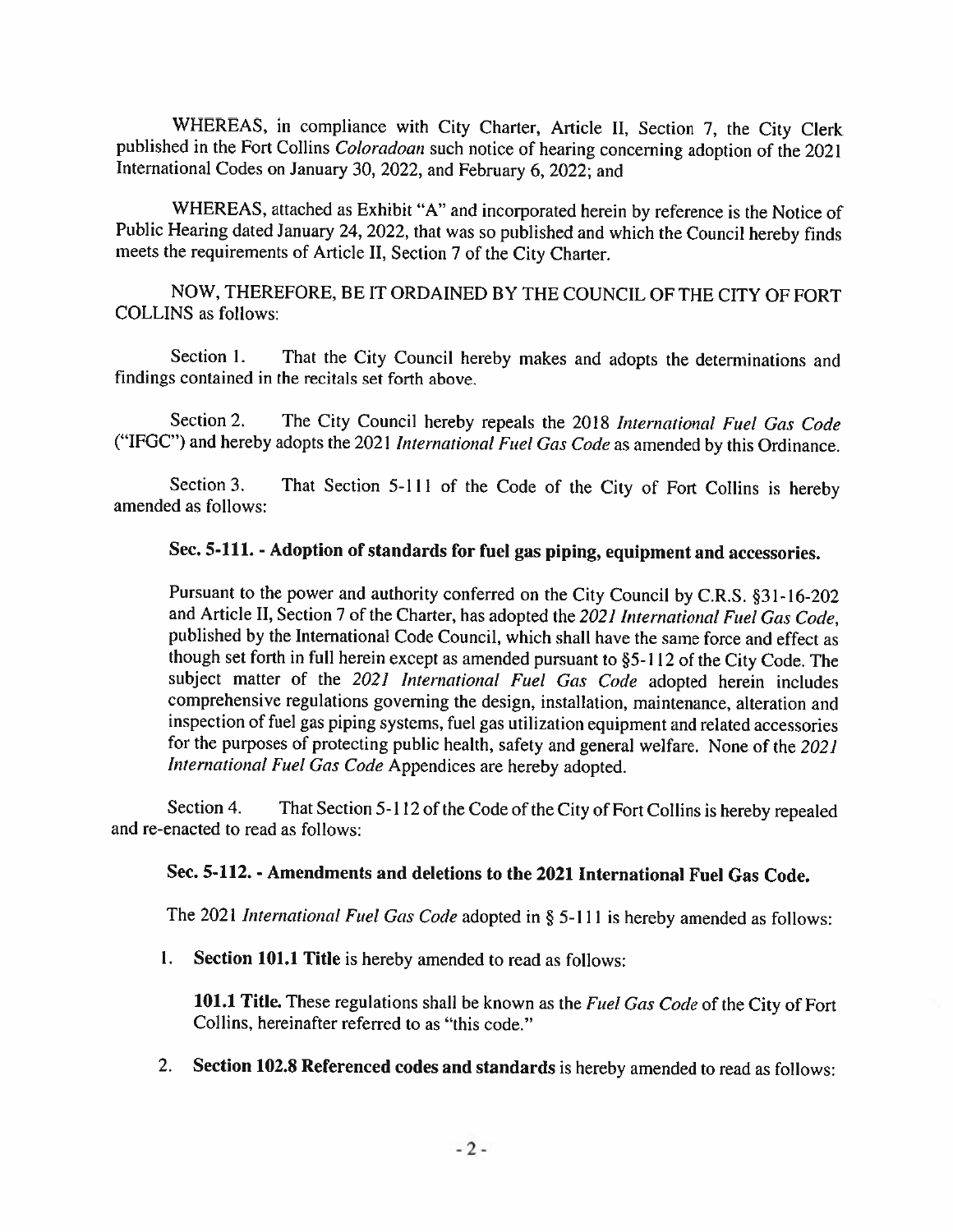**Section 102.8 Referenced codes and standards.** The codes and standards referenced in this code shall be those that are *listed* in Section 101.4 of the adopted *International Building Code,* entitled "Referenced codes," and such codes and standards shall be considered as part of the requirements of this code to the prescribed extent of each such reference and as further regulated in Sections 102.8.1 and 102.8.2.

**Exception:** Where enforcement of a code provision would violate the conditions of the listing of the *equipment* or *appliance*, the conditions of the listing and the manufacturer's installation instructions shall apply.

3. **SECTION 103 (IFGC) CODE COMPLIANCE AGENCY** is hereby deleted in its entirety and replaced with the following:

# **SECTION 103 – CODE ADMINISTRATION**

**103.1 Entity charged with code administration.** The entity charged with code administration shall be as determined in accordance with Section 103 of the adopted *International Building Code,* entitled "CODE ADMINISTRATION."

- 4. **Section 106.1.1 Annual permit** and **Section 106.1.2 Annual permit records** are hereby deleted in their entirety.
- 5. **SECTION 109 (IFGC) FEES** is hereby deleted in its entirety and replaced with the following:

# **SECTION 109 FEES**

**109.1 Fees**. All items relating to fees shall be as specified in Section 109 of the adopted *International Building Code,* entitled "FEES."

6. **SECTION 113 (IFGC) MEANS OF APPEAL** is hereby deleted in its entirety and replaced with the following:

# **SECTION 113 MEANS OF APPEAL.**

**113.1 General.** Appeals of decisions, determinations and interpretations of this code shall be made pursuant to the applicable provisions of Section 113 of the adopted *International Building Code*, entitled "MEANS OF APPEALS."

- 7. **SECTION 114 (IFGC) BOARD OF APPEALS** is hereby deleted in its entirety.
- 8. **Section 115.4 Violation penalties** is hereby deleted in its entirety and replaced with the following: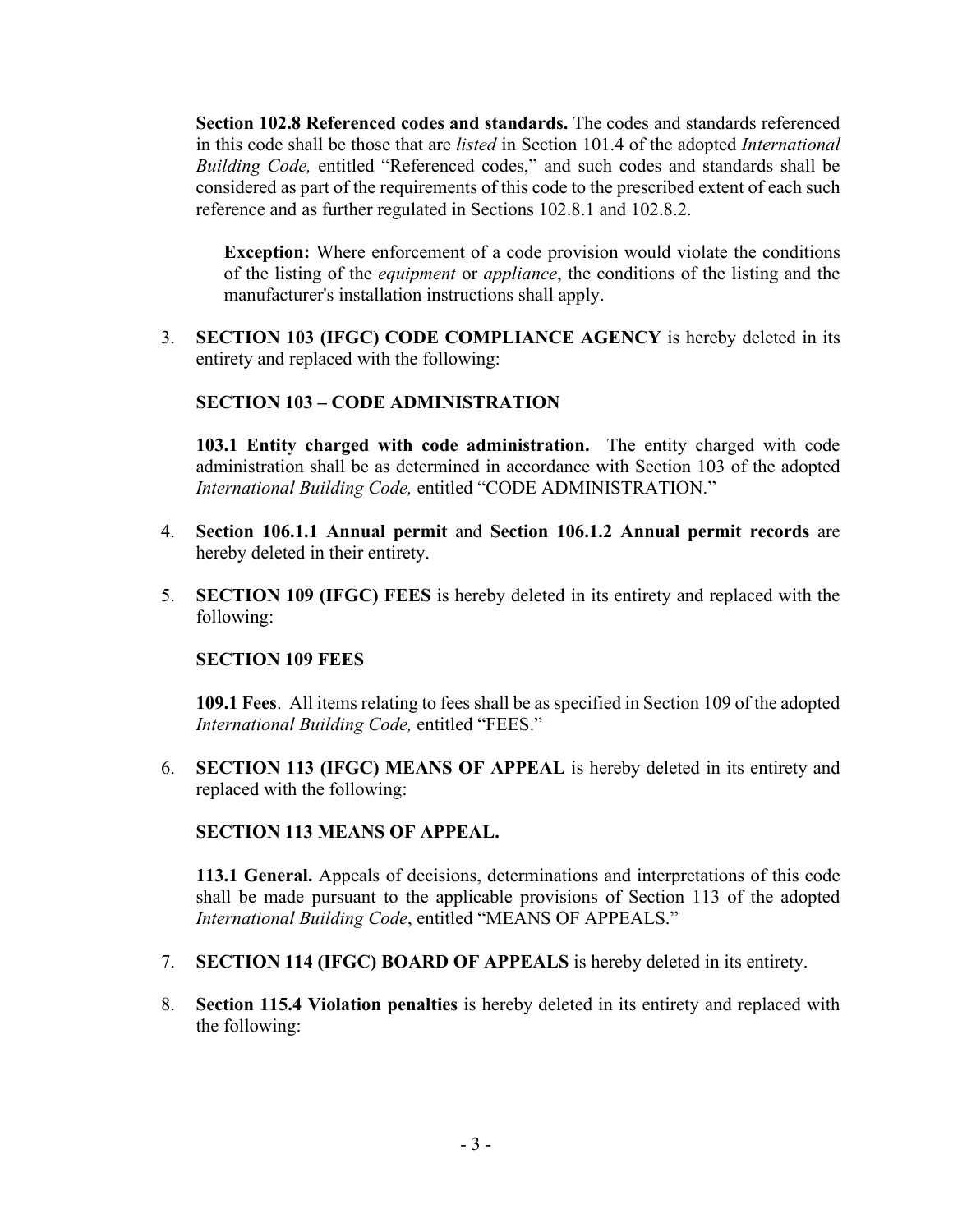115.4 Violation penalties. All items related to violation penalties shall be made pursuant to the applicable provisions of Section 114.4 of the adopted International **Building Code.** 

9. A new Section 115.4.1 Work commencing before permit issuance is hereby added to read as follows:

115.4.1 Work commencing before permit issuance. All items related to work commencing before permit issuance shall be made pursuant to the applicable provisions of Section 109.2 of the adopted International Building Code.

10. Section 301.3 Listed and labeled is hereby amended to read as follows:

**301.3 Listed and labeled.** Appliances regulated by this code shall be *listed* and *labeled* for the application in which they are used unless otherwise approved in accordance with Section 105.

11. Section 303.3 Prohibited locations is hereby amended as follows:

303.3 Prohibited locations. Appliances shall not be located in sleeping rooms, bathrooms, toilet rooms, storage closets or surgical rooms, or in a space that opens only into such rooms or spaces, except where the installation complies with one of the following:

- 1. The appliance is a direct-vent appliance installed in accordance with the conditions of the listing and the manufacturer's instructions.
- 2. Vented room heaters, wall furnaces, vented decorative appliances, vented gas fireplaces, vented gas *fireplace* heaters and decorative appliances for installation in vented solid fuel-burning fireplaces are installed in rooms that meet the required volume criteria of Section 304.5.
- 3. The appliance is installed in a room or space that opens only into a bedroom or bathroom, and such room or space is used for no other purpose and is provided with a solid weather-stripped door equipped with an approved self-closing device. Combustion air shall be taken directly from the outdoors in accordance with Section 304.6.
- 4. A clothes dryer is installed in a residential bathroom or toilet room having a permanent opening with an area of not less than 100 square inches  $(0.06 \text{ m}^2)$ that communicates with a space outside of a sleeping room, bathroom, toilet room or storage closet.
- 12. Section 304.11 Combustion air ducts is hereby amended to read as follows:

304.11 Combustion air ducts. Combustion air ducts shall comply with all of the following: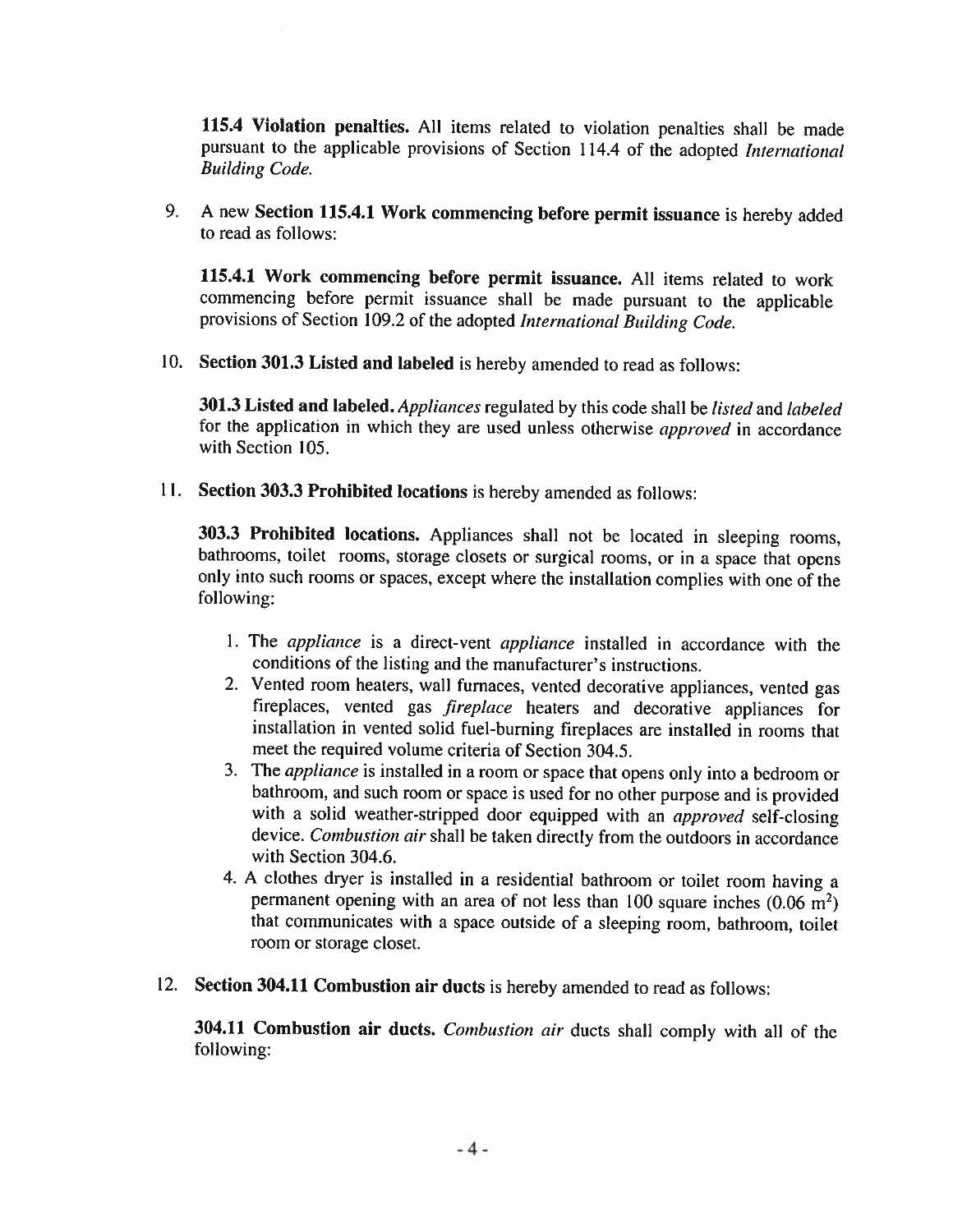1. Ducts shall be constructed of galvanized steel complying with Chapter 6 of the International Mechanical Code or of a material having equivalent corrosion resistance, strength and rigidity.

**Exception:** Where the installation of galvanized steel ducts is not practical due to existing finish materials within dwellings units that are undergoing *alteration* or reconstruction, unobstructed stud and joist spaces shall not be prohibited from conveying *combustion air*, provided that not more than one required fireblock is removed.

- 2. Ducts shall terminate in an unobstructed space allowing free movement of combustion air to the appliances.
- 3. Ducts shall serve a single enclosure.
- 4. Ducts shall not serve both upper and lower combustion air openings where both such openings are used. The separation between ducts serving upper and lower combustion air openings shall be maintained to the source of combustion air.
- 5. Ducts shall not be screened where terminating in an attic space.
- 6. Horizontal upper *combustion air* ducts shall not slope downward toward the source of combustion air.
- 7. The remaining space surrounding a chimney liner, gas vent, special gas vent or plastic *piping* installed within a masonry, metal or factory-built chimney shall not be used to supply *combustion air*.

Exception: Direct-vent gas-fired appliances designed for installation in a solid fuel-burning *fireplace* where installed in accordance with the manufacturer's instructions.

- 8. Combustion air intake openings located on the exterior of a building shall have the lowest side of such openings located not less than 12 inches (305 mm) vertically from the adjoining finished ground level.
- 9. All combustion air openings or ducts shall be readily identifiable with an approved label or by other means warning persons that obstruction of such openings or ducts may cause fuel-burning equipment to release combustion products and dangerous levels of carbon monoxide into the building.
- 13. Section 305.1 General is hereby amended to read as follows:

**305.1 General.** *Equipment* and appliances shall be installed as required by the terms of their approval, in accordance with the conditions of listing, the manufacturer's instructions and this code. Manufacturers' installation instructions shall be available on the job site at the time of inspection. Where a code provision is less restrictive than the conditions of the listing of the equipment or appliance or the manufacturer's installation instructions, the conditions of the listing and the manufacturer's installation instructions shall apply.

14. Section 404.12 Minimum burial depth is hereby amended to read as follows: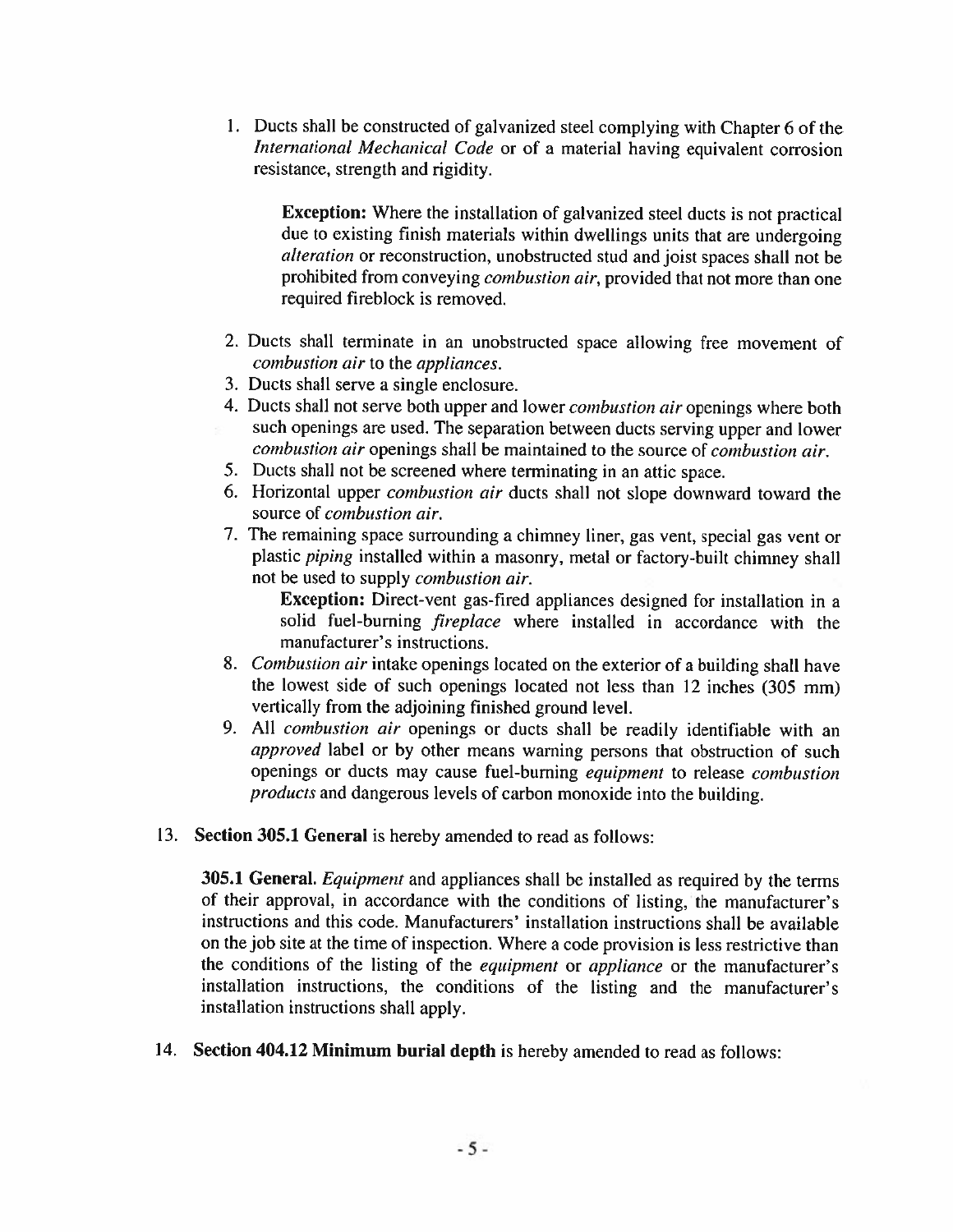404.12 Minimum burial depth. Underground *piping* systems shall be installed a minimum depth of 18 inches (457 mm) below grade.

- 15. Section 404.12.1 Individual outdoor appliances is hereby deleted in its entirety.
- 16. Section 406.4.1 Test pressure is hereby deleted in its entirety and replaced with the following:

406.4.1 Test pressure. The test pressure to be used for non-welded pipe shall be 10 psi minimum.

17. Section 501.8 Appliances not required to be vented is hereby amended to read as follows:

501.8 Appliances not required to be vented. The following appliances shall not be required to be vented:

- 1. Electrical ranges.
- 2. Built-in domestic cooking units listed and marked for optional venting.
- 3. Hot plates and laundry stoves.
- 4. Type 1 clothes dryers (Type 1 clothes dryers shall be exhausted in accordance with the requirements of Section 614).
- 5. A single booster-type automatic instantaneous water heater, where designed and used solely for the sanitizing rinse requirements of a dishwashing machine. provided that the heater is installed in a commercial kitchen having a mechanical exhaust system. Where installed in this manner, the draft hood, if required, shall be in place and unaltered and the draft hood *outlet* shall be not less than 36 inches (914 mm) vertically and 6 inches (152 mm) horizontally from any surface other than the heater.
- 6. Refrigerators.
- 7. Counter appliances.
- 8. Direct-fired makeup air heaters.
- 9. Specialized appliances of limited input such as laboratory burners and gas lights.

Where the appliances listed in Items 5 through 9 are installed so that the aggregate input rating exceeds 20 British thermal units (Btu) per hour per cubic foot (207 watts per m<sup>3</sup>) of volume of the room or space in which such appliances are installed, one or more shall be provided with venting systems or other *approved* means for conveying the vent gases to the outdoor atmosphere so that the aggregate input rating of the remaining unvented appliances does not exceed 20 Btu per hour per cubic foot (207 watts per  $m<sup>3</sup>$ ). Where the room or space in which the *appliance* is installed is directly connected to another room or space by a doorway, archway or other opening of comparable size that cannot be closed, the volume of such adjacent room or space shall be permitted to be included in the calculations.

18. Section 503.6.6 Minimum height is hereby amended to read as follows: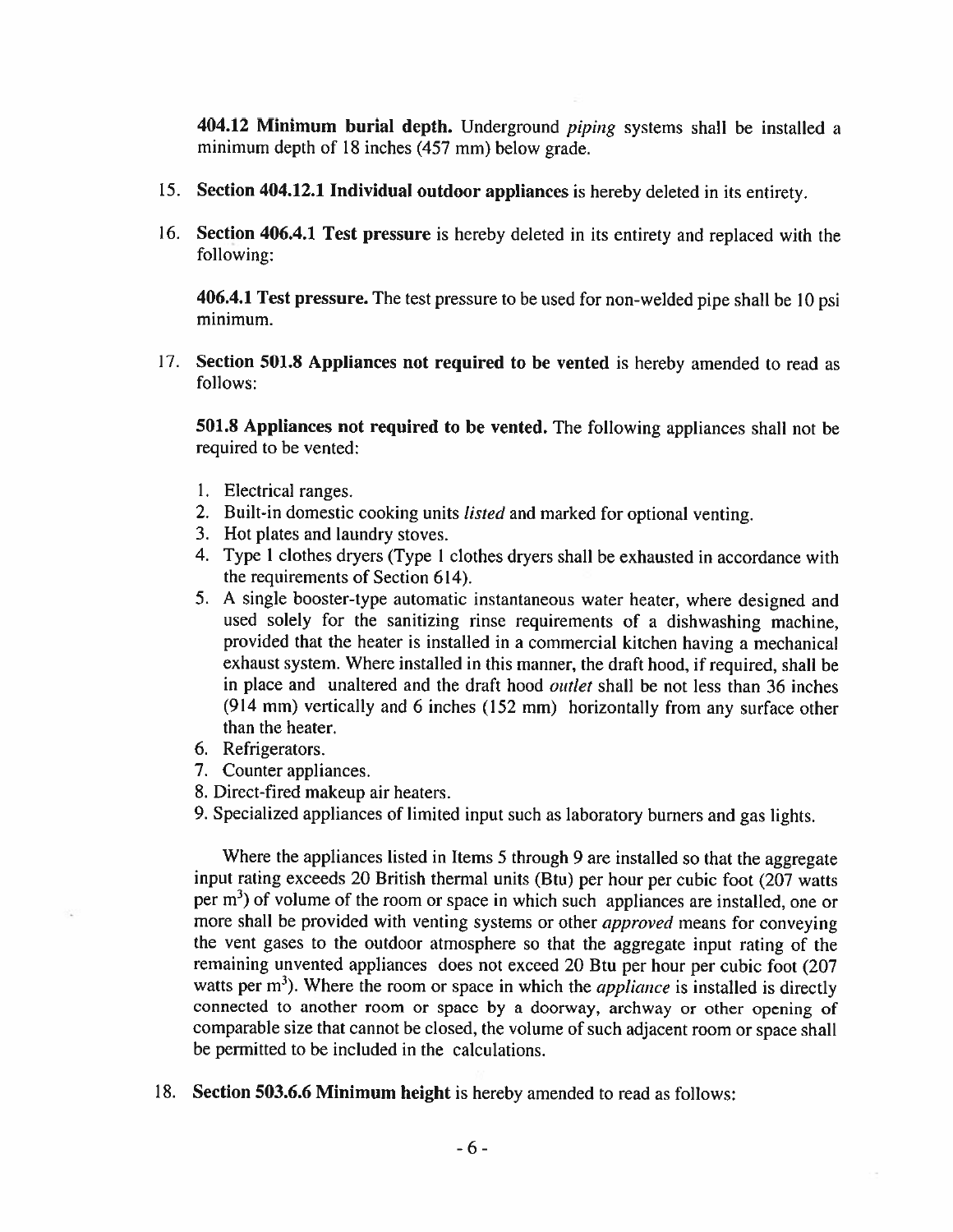503.6.6 Minimum height. A Type B or L gas vent shall terminate not less than 5 feet (1524 mm) in vertical height above the highest connected *appliance* draft hood or flue collar. A Type B-W gas vent shall terminate not less than 12 feet (3658 mm) in vertical height above the bottom of the wall furnace. All gas vents shall terminate a minimum of 22 inches (559 mm) above the surface or grade directly below.

- 19. Section 621 (IFGC) UNVENTED ROOM HEATERS is hereby deleted in its entirety.
- 20. A new Section 623.3.1 Kitchens with gas cooking is hereby added to read as follows:

623.3.1 Kitchens with gas cooking. Gas cooking *appliances* in residential kitchens shall be supplied with an exhaust system vented to the outside. Ducts serving kitchen exhaust systems shall not terminate in an attic or crawl space or areas inside the building and shall not induce or create a negative pressure in excess of negative 3 Pa or adversely affect gravity-vented appliances.

21. Section 630.3 (IFGS) Combustion and ventilation air is hereby amended to read as follows:

630.3 (IFGS) Combustion and ventilation air. Where infrared heaters are installed, natural or mechanical means shall provide outdoor ventilation air at a rate of not less than 4 cfm per 1,000 Btu/h  $(0.38 \text{ m}^3/\text{min/kW})$  of the aggregate input rating of all such heaters installed in the space. Exhaust openings for removing flue products shall be above the level of the heaters.

Section 5. The City Attorney and the City Clerk are authorized to modify the formatting and to make such other amendments to this Ordinance as necessary to facilitate publication in the Fort Collins Municipal Code; provided, however, that such modifications and amendments shall not change the substance of the Code provisions.

Introduced, considered favorably on first reading, and ordered published this 15th day of February, A.D. 2022, and to be presented for final passage on the 1st day of March, A.D. 2022.

ATTEST: **City Clerk** 

Mayor

 $-7-$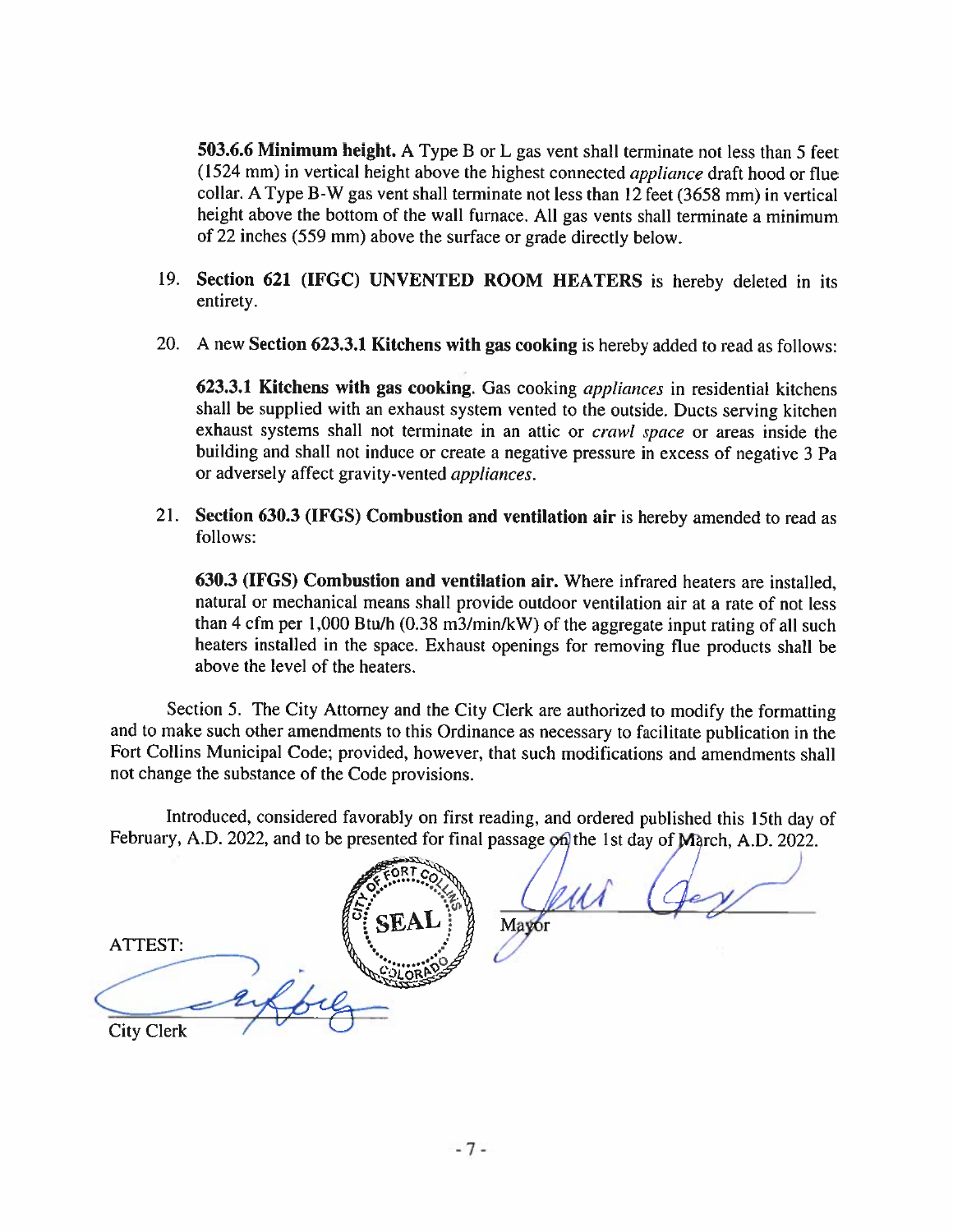| Passed and adopted on final reading on this 5th day of April, A.D. 2022 |      |
|-------------------------------------------------------------------------|------|
| SEA<br>ATTEST:<br><b>City Clerk</b>                                     | Mayo |

 $\left( 1\pm 1\right)$